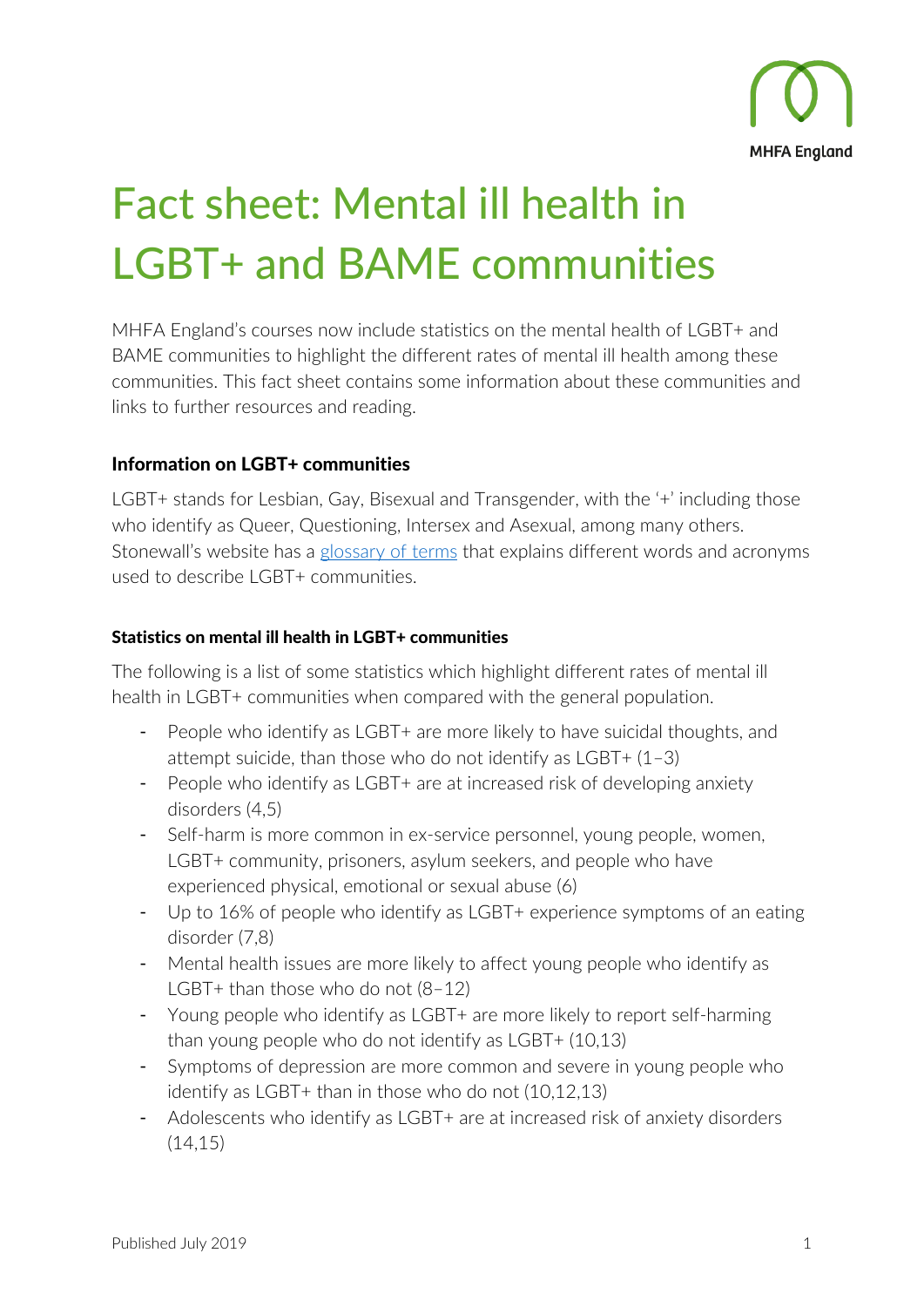

- 11% 32% of young people who identify as LGBT+ have attempted suicide in their lifetime (8,13,16)
- Young people who identify as LGBT+ are more likely to show symptoms of eating disorders than those who do not identify as LGBT+ (8,11,17)
- People who identify as LGBT+ are at increased risk of both mental ill health and substance misuse (1,2,7)
- Ex-service personnel who identify as LGBT+ are more likely to have suicidal thoughts, and attempt suicide, than those who do not identify as LGBT+ (18)

## Further resources and reading

If you would like more information on LGBT+ communities, you can find some key resources and further reading below. Please note that this is not a complete list.

- MHFA Australia's website contains [guidelines](https://mhfa.com.au/sites/default/files/considerations-when-providing-MHFA-to-an-LGBTIQ-person.pdf) which explain how to support someone who identifies as LGBT+ and is experiencing mental ill health. The research that explains how these guidelines were developed can be found [here.](https://www.tandfonline.com/doi/full/10.1080/18387357.2017.1279017)
- Stonewall has released a series of reports on the LGBT+ community which can be read [here.](https://www.stonewall.org.uk/get-involved/stonewall-research)
- Student Minds has released a report on the mental health of LGBT+ students, which can be read [here.](https://www.studentminds.org.uk/uploads/3/7/8/4/3784584/180730_lgbtq_report_final.pdf)
- The Office for National Statistics provides national statistics on LGB communities [here.](https://www.ons.gov.uk/peoplepopulationandcommunity/culturalidentity/sexuality)
- The Government Equalities Office released the UK's first National LGBT Survey results in 2018. They can be read [here.](https://assets.publishing.service.gov.uk/government/uploads/system/uploads/attachment_data/file/721704/LGBT-survey-research-report.pdf)
- The National Institute of Economic and Social Research's evidence review which describes inequalities among LGBT+ groups in the UK can be read [here.](https://assets.publishing.service.gov.uk/government/uploads/system/uploads/attachment_data/file/539682/160719_REPORT_LGBT_evidence_review_NIESR_FINALPDF.pdf)
- Business in the Community's annual Mental Health at Work report contains information on the experiences and mental health of LGBT+ employees at work. The 2019 report is available [here.](https://www.bitc.org.uk/report/mental-health-at-work-2019-time-to-take-ownership/)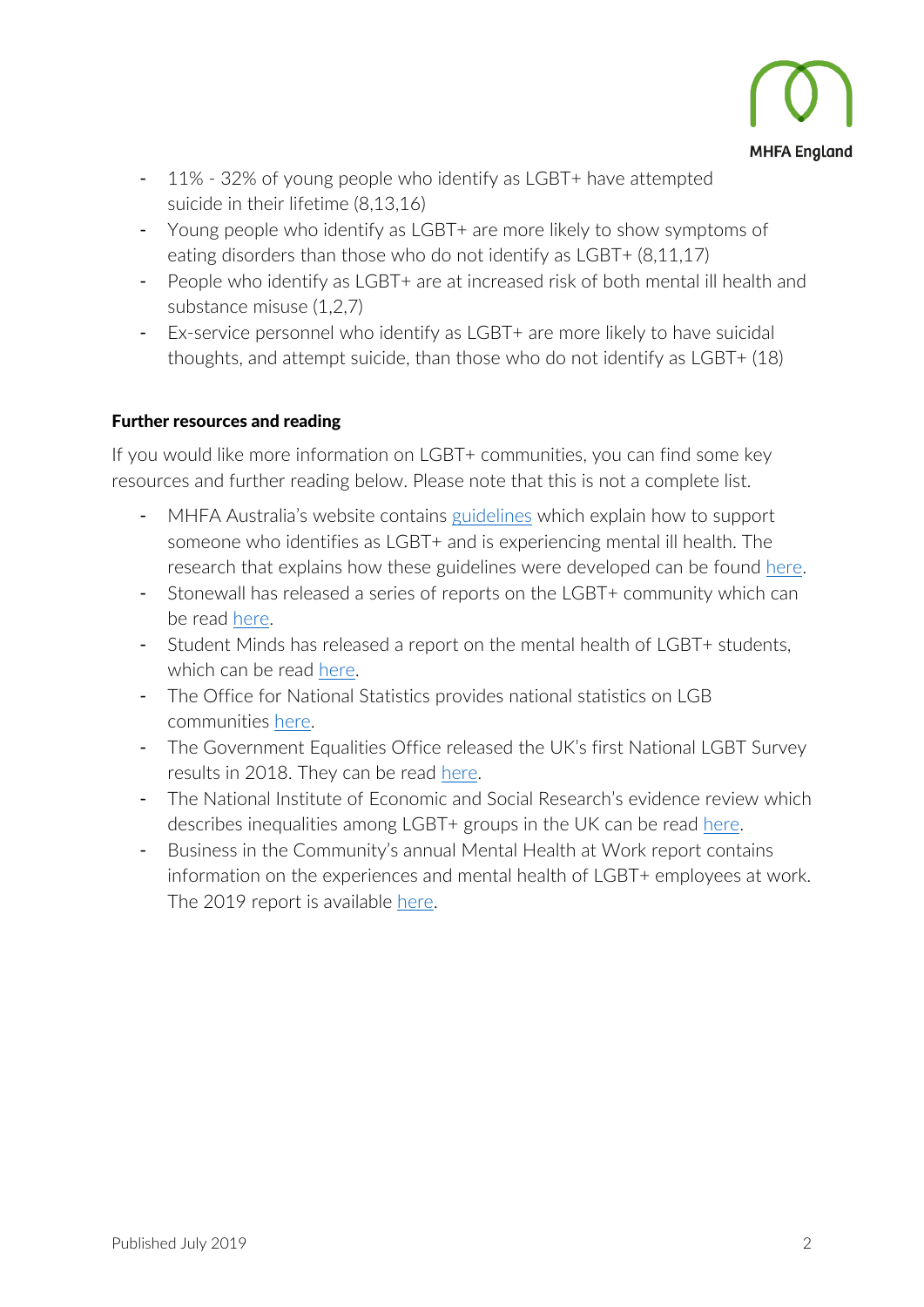

# Information on BAME communities

Within the UK, BAME stands for Black, Asian and Minority Ethnic communities. The Office for National Statistics' website has [more information on ethnicity in the UK.](https://www.ons.gov.uk/peoplepopulationandcommunity/culturalidentity/ethnicity)

## Statistics on mental ill health in BAME communities

The following is a list of some statistics which highlight different rates of mental ill health in BAME communities when compared with the general population.

- Common mental health issues (which includes depression and anxiety disorders) are more common in Black and Black British women than among other ethnic groups (19)
- Self-harm is more common in ex-service personnel, young people, women, LGBT+ community, prisoners, asylum seekers, and people who have experienced physical, emotional or sexual abuse (6)
- Psychosis is more common among BAME groups (19–23)
- Substance dependence is more common among Black and Black British men than among other ethnic groups (19)
- BAME groups are less likely to report accessing mental health treatment than White British people (19)
- Common mental health issues (which includes depression and anxiety disorders) are more common in young people of some minority ethnic backgrounds than others (24)
- Young people from BAME and migrant backgrounds are more likely to show developmental difficulties associated with psychosis and develop psychotic disorders later in life (20,25)

#### Further resources and reading

If you would like more information on BAME communities, you can find some key resources and further reading below. Please note that this is not a complete list.

- The Office for National Statistics provides national statistics on ethnicity [here.](https://www.ons.gov.uk/peoplepopulationandcommunity/culturalidentity/ethnicity)
- The National Inclusion Health Board published a report on Gypsy and Traveller health, and its links to insecure accommodation and living conditions, which can be read [here.](https://www.gov.uk/government/publications/gypsy-and-traveller-health-accommodation-and-living-environment) Further reading on the health of Gypsy and Traveller communities can be found [here.](https://www.mdpi.com/1660-4601/16/3/379)
- Research on pathways to care for psychosis in BAME groups living in England can be found [here.](https://bmcmedicine.biomedcentral.com/articles/10.1186/s12916-018-1201-9) This research covers similar topics to that of the [Independent Review of the Mental Health Act](https://www.gov.uk/government/publications/modernising-the-mental-health-act-final-report-from-the-independent-review) 1983 committee, which found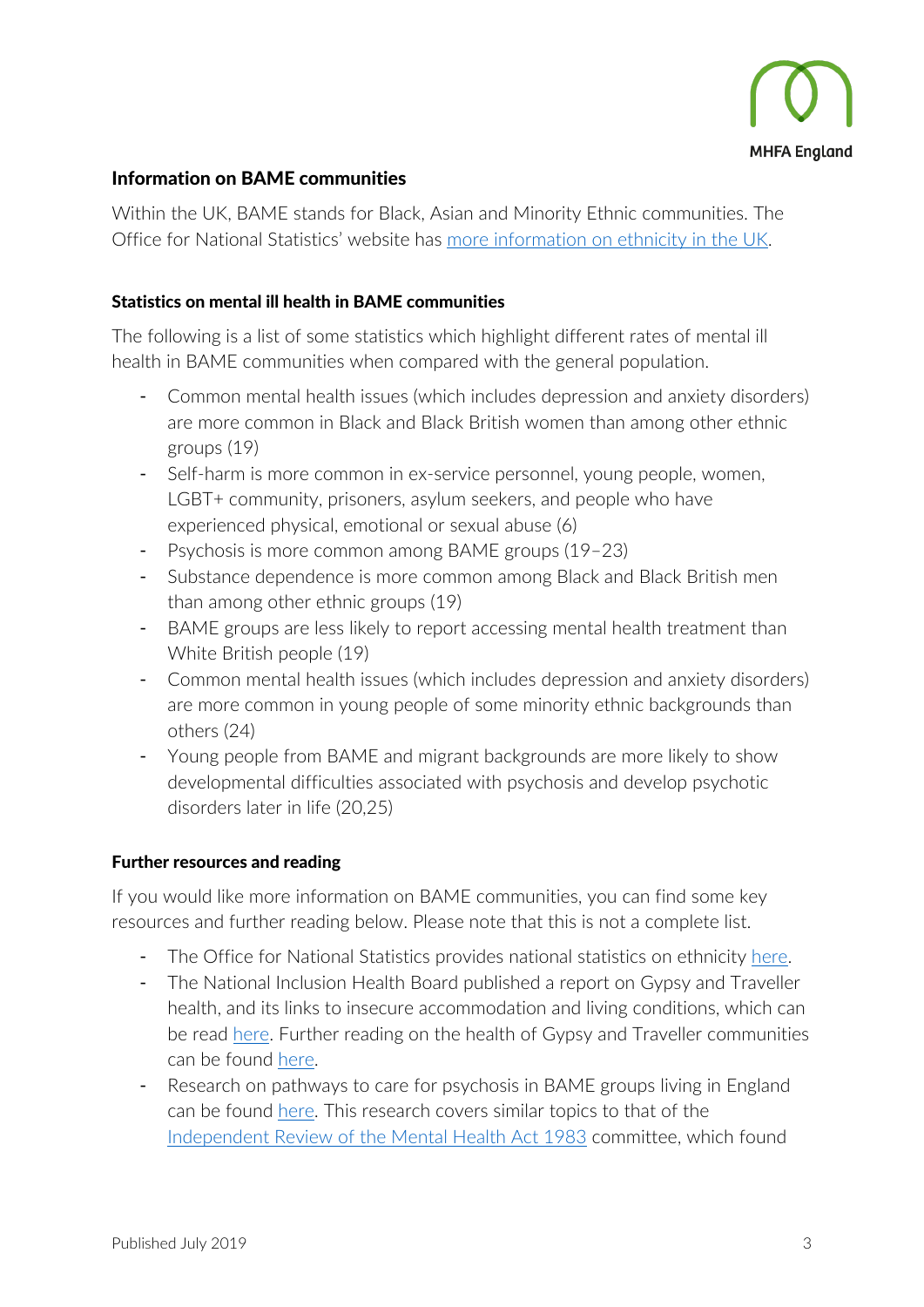

inequalities in rates of compulsory admission to mental health treatment services among different ethnic groups, as did [this research paper.](https://www.sciencedirect.com/science/article/pii/S2215036619300276)

- The Ministry of Defence's Biannual Diversity Statistics provides information on BAME representation in the UK armed forces. The latest report is [here.](https://www.gov.uk/government/statistics/uk-armed-forces-biannual-diversity-statistics-2019)
- The Synergi Collaborative Centre has published a series of briefing papers about mental ill health in BAME communities, which can be found [here.](https://synergicollaborativecentre.co.uk/briefing-papers/)
- Business in the Community's annual Mental Health at Work report contains information on the experiences and mental health of BAME employees at work. The 2019 report is available [here.](https://www.bitc.org.uk/report/mental-health-at-work-2019-time-to-take-ownership/)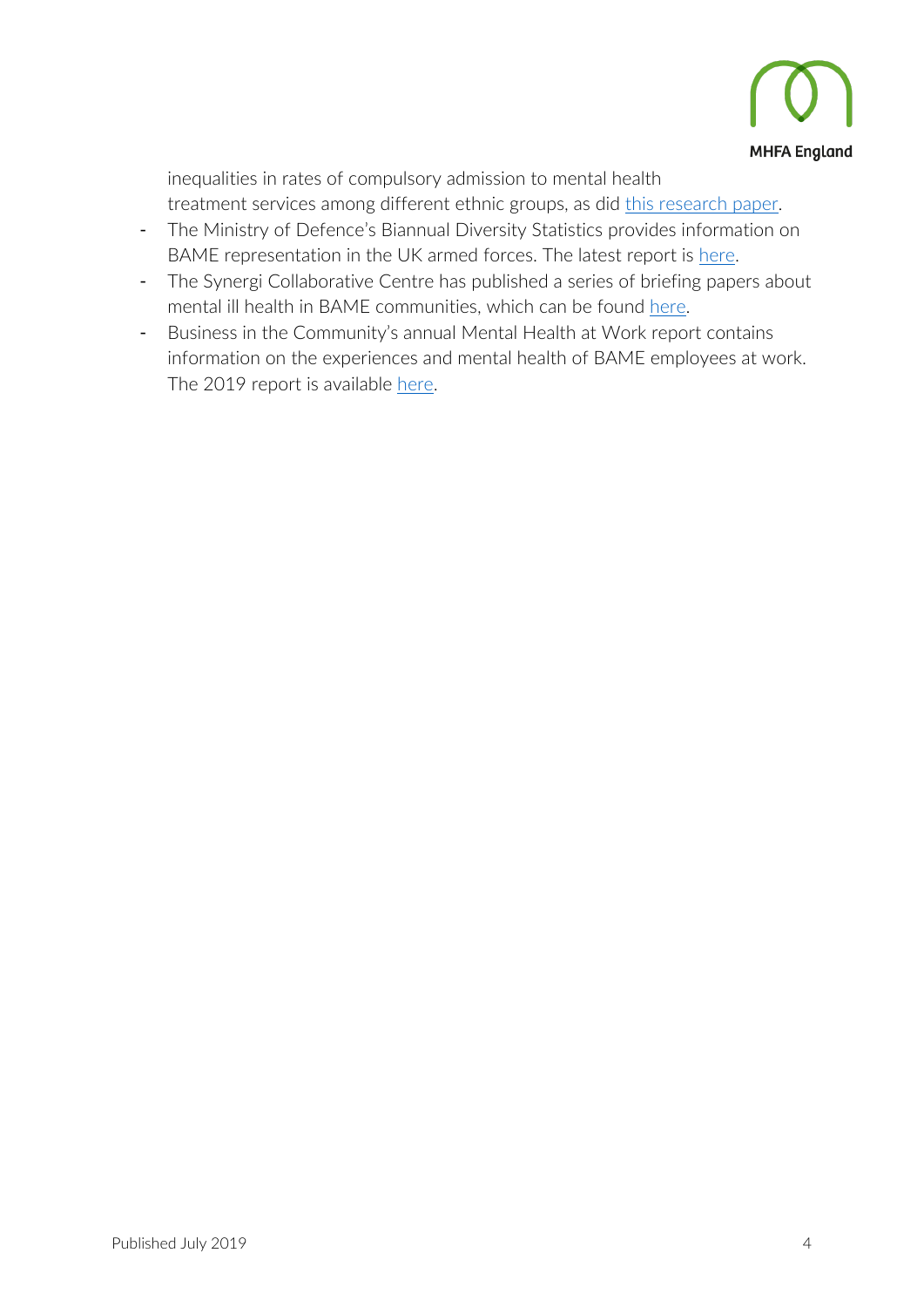

## References

- 1. Chakraborty A, McManus S, Brugha TS, Bebbington P, King M. Mental health of the non-heterosexual population of England. Br J Psychiatry [Internet]. 2011 Feb 2 [cited 2019 Jun 12];198(2):143–8. Available from: https://www.cambridge.org/core/product/identifier/S0007125000254184/typ e/journal\_article
- 2. King M, Semlyen J, Tai SS, Killaspy H, Osborn D, Popelyuk D, et al. A systematic review of mental disorder, suicide, and deliberate self harm in lesbian, gay and bisexual people. BMC Psychiatry [Internet]. 2008 Dec 18 [cited 2016 Dec 1];8(1):70. Available from: http://bmcpsychiatry.biomedcentral.com/articles/10.1186/1471-244X-8-70
- 3. Bailey L, J. Ellis S, McNeil J. Suicide risk in the UK trans population and the role of gender transition in decreasing suicidal ideation and suicide attempt. Ment Heal Rev J [Internet]. 2014 Dec 2 [cited 2019 Jun 13];19(4):209–20. Available from: http://www.emeraldinsight.com/doi/10.1108/MHRJ-05-2014-0015
- 4. Plöderl M, Tremblay P. Mental health of sexual minorities. A systematic review. Int Rev Psychiatry [Internet]. 2015 Sep 3 [cited 2019 Jun 13];27(5):367–85. Available from: http://www.tandfonline.com/doi/full/10.3109/09540261.2015.1083949
- 5. Bouman WP, Claes L, Brewin N, Crawford JR, Millet N, Fernandez-Aranda F, et al. Transgender and anxiety: A comparative study between transgender people and the general population. Int J Transgenderism [Internet]. 2017 Jan 2 [cited 2019 Jun 13];18(1):16–26. Available from: https://www.tandfonline.com/doi/full/10.1080/15532739.2016.1258352
- 6. Royal College of Psychiatrists. Self-harm, suicide and risk: helping people who self-harm [Internet]. 2010. Available from: https://www.rcpsych.ac.uk/docs/default-source/improving-care/better-mhpolicy/college-reports/college-report-cr158.pdf?sfvrsn=fcf95b93\_2
- 7. Bachmann CL, Gooch B. LGBT in Britain: Health report [Internet]. London; 2018 [cited 2019 May 22]. Available from: https://www.stonewall.org.uk/system/files/lgbt\_in\_britain\_health.pdf
- 8. Connolly MD, Zervos MJ, Barone CJ, Johnson CC, Joseph CLM. The mental health of transgender youth: Advances in understanding. J Adolesc Heal [Internet]. 2016 Nov 1 [cited 2019 Jun 11];59(5):489-95. Available from: https://www.sciencedirect.com/science/article/pii/S1054139X1630146X
- 9. Marcheselli F, Brodie E, Yeoh SN, Pearce N, McManus S, Sadler K, et al. Mental Health of Children and Young People in England, 2017: Behaviours, lifestyles and identities [Internet]. 2018 [cited 2019 Jan 7]. Available from: https://digital.nhs.uk/data-and-information/publications/statistical/mentalhealth-of-children-and-young-people-in-england/2017/2017
- 10. Butler C, Joiner R, Bradley R, Bowles M, Bowes A, Russell C, et al. Self-harm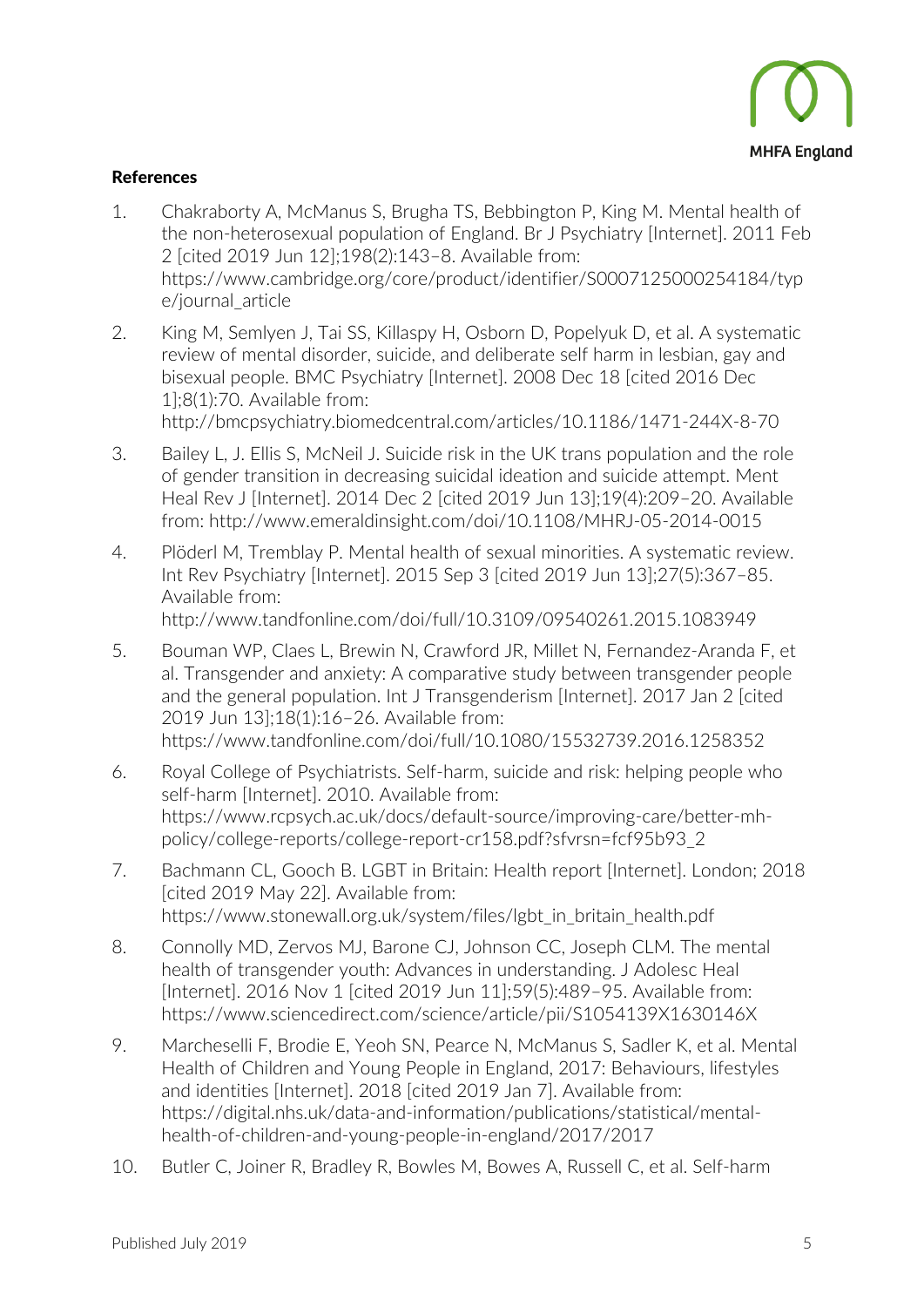

prevalence and ideation in a community sample of cis, trans and other youth. Int J Transgenderism [Internet]. 2019 [cited 2019 Jun 10]; Available from: https://www.tandfonline.com/doi/abs/10.1080/15532739.2019.1614130

- 11. Calzo JP, Austin SB, Micali N. Sexual orientation disparities in eating disorder symptoms among adolescent boys and girls in the UK. Eur Child Adolesc Psychiatry [Internet]. 2018 Nov 17 [cited 2019 Jun 11];27(11):1483–90. Available from: http://link.springer.com/10.1007/s00787-018-1145-9
- 12. Lucassen MF, Stasiak K, Samra R, Frampton CM, Merry SN. Sexual minority youth and depressive symptoms or depressive disorder: A systematic review and meta-analysis of population-based studies. Aust New Zeal J Psychiatry [Internet]. 2017 Aug [cited 2020 Jan 15];51(8):774–87. Available from: http://journals.sagepub.com/doi/10.1177/0004867417713664
- 13. Irish M, Solmi F, Mars B, King M, Lewis G, Pearson RM, et al. Depression and self-harm from adolescence to young adulthood in sexual minorities compared with heterosexuals in the UK: a population-based cohort study. Lancet Child Adolesc Heal [Internet]. 2019 Feb 1 [cited 2019 Jun 11];3(2):91–8. Available from:

https://www.sciencedirect.com/science/article/abs/pii/S2352464218303432

- 14. Jones A, Robinson E, Oginni O, Rahman Q, Rimes KA. Anxiety disorders, gender nonconformity, bullying and self-esteem in sexual minority adolescents: prospective birth cohort study. J Child Psychol Psychiatry [Internet]. 2017 Nov 1 [cited 2019 Jun 7];58(11):1201–9. Available from: http://doi.wiley.com/10.1111/jcpp.12757
- 15. Thorne N, Witcomb GL, Nieder T, Nixon E, Yip A, Arcelus J. A comparison of mental health symptomatology and levels of social support in young treatment seeking transgender individuals who identify as binary and non-binary. Int J Transgenderism [Internet]. 2018 May 8 [cited 2019 Jun 11];1–10. Available from:

https://www.tandfonline.com/doi/full/10.1080/15532739.2018.1452660

- 16. Rimes KA, Goodship N, Ussher G, Baker D, West E. Non-binary and binary transgender youth: Comparison of mental health, self-harm, suicidality, substance use and victimization experiences. Int J Transgenderism [Internet]. 2017 [cited 2019 Jun 10]; Available from: https://www.tandfonline.com/doi/full/10.1080/15532739.2017.1370627
- 17. Coelho JS, Suen J, Clark BA, Marshall SK, Geller J, Lam PY. Eating Disorder Diagnoses and Symptom Presentation in Transgender Youth: a Scoping Review [Internet]. Vol. 21, Current Psychiatry Reports. Current Medicine Group LLC 1; 2019 [cited 2020 Jan 15]. Available from: https://link.springer.com/article/10.1007/s11920-019-1097-x
- 18. Mark KM, McNamara KA, Gribble R, Rhead R, Sharp M-L, Stevelink SAM, et al. The health and well-being of LGBTQ serving and ex-serving personnel: a narrative review. Int Rev Psychiatry [Internet]. 2019 Jan 2 [cited 2019 Jun